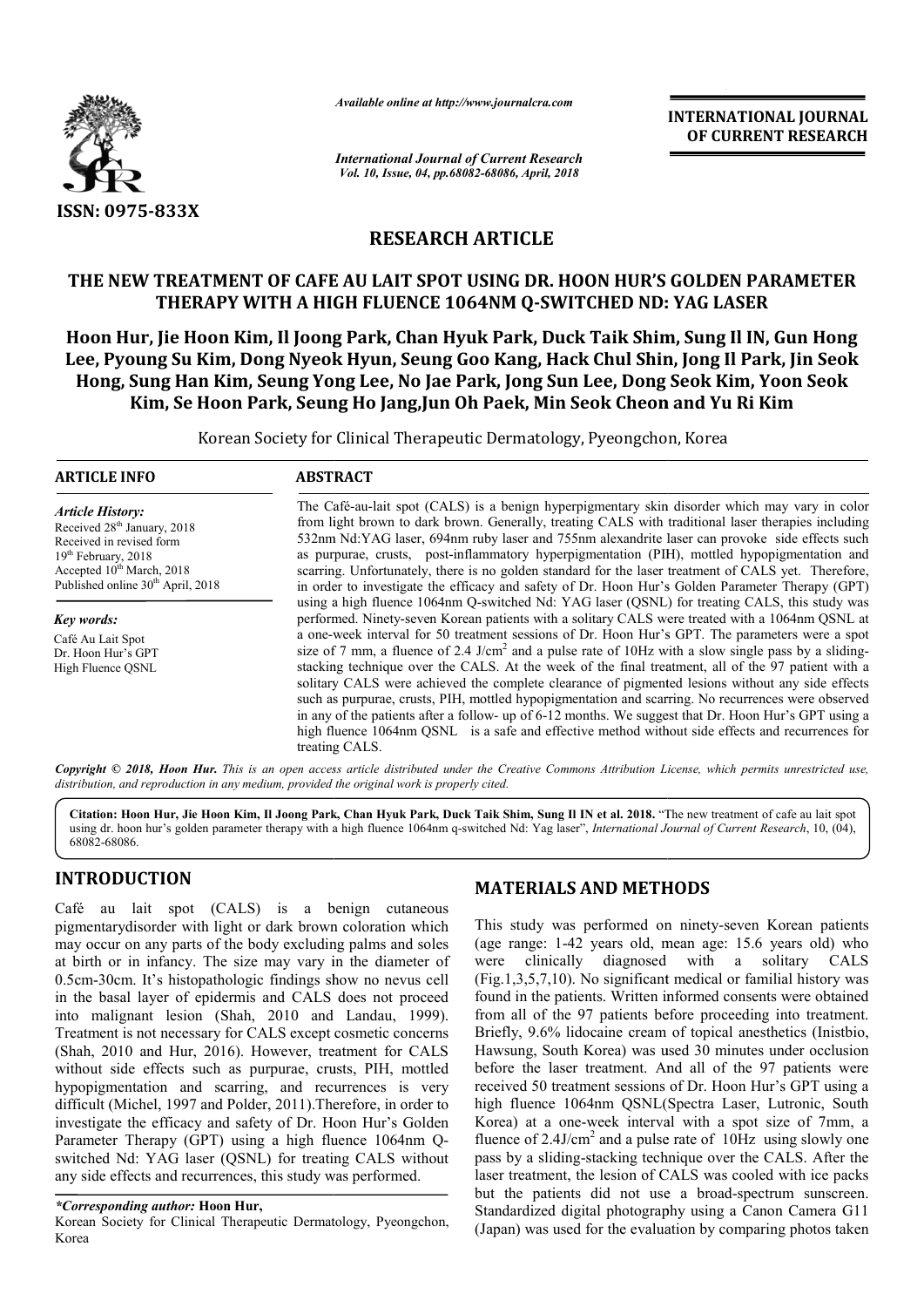on the day of the treatment and those taken 4 weeks after the final treatment session. The physician's clinical assesment of the degree of improvement of the patients (mean score of two investigators who did not attend the treatment) was also carried out 4 weeks after the last treatment session and reported as percentage resolution as follows: poor (0-25% clearance), fair percentage resolution as follows: poor (0-25% clearance), fair (26-50% clearance), good (51-75% clearance), excellent (76-95% clearance) and complete (96-100% clearance) by analyzing the clinical photographs of patients. The patients were asked to report any side effects, pain or discomfort during the treatment.

## **RESULTS**

Ninety-seven Korean patients with a solitary CALS were enrolled in this study(Table 1).All of the 97 patients with a solitary CALS were achieved complete clearance of the pigmented lesions (Table 2). And there were no significant side effects including purpurae, crusts, PIH, mottled hypopigmentation and scarring except slight pain during the laser treatment (Fig.2,4,6,8,11). No recurrences have been detected after a follow-up of 6-12 months (Fig.9,12). arance) and complete (96-100%<br>the clinical photographs of patien<br>d to report any side effects, pain or d<br>ent.<br>**TS**<br>ven Korean patients with a solita<br>n this study(Table 1).All of the 97<br>CALS were achieved complete cl<br>l lesi

#### **Table 1. The demographic data of 97 patients with CALS and the characteristics of CALS**

| Age                          |               |
|------------------------------|---------------|
| Age range                    | 1-42 year-old |
| Mean age                     | 15.6 year-old |
| Gender                       |               |
| Male                         | 42            |
| Female                       | 55            |
| Family history               | $(-)$         |
| Characteristics of color     |               |
| Light brown color            | 27/97 (27.8%) |
| Dark brown color             | 70/97 (72.2%) |
| Characteristic of shape      |               |
| Homogenous round shape       | 42/97 (43.3%) |
| Heterogenous irregular shape | 55/97 (56.7%) |

**Table 2. The results of treatment with Dr. Hoon Hur's GPT**

| Treatment response           | Number of patients |
|------------------------------|--------------------|
| Poor (0-25 % clearance)      |                    |
| Fair (26-50% clearance)      |                    |
| Good (51-75 % clearance)     |                    |
| Excellent (76-95% clearance) |                    |
| Complete (96-100% clearance) | $97(100\%)$        |



**Fig. 1. A solitary brown rectangular-shaped patch on the left zygoma area (before treatment)**



**(after Dr. Hoon Hoon Hur's GPT)** Fig.2. A complete clearance of café au lait spot



**Fig. 3. A brown reticulate patch on the right infraoribal area, right zygoma and right cheek (before treatment)**



**Fig. 5. Multiple brown band (before treatment)**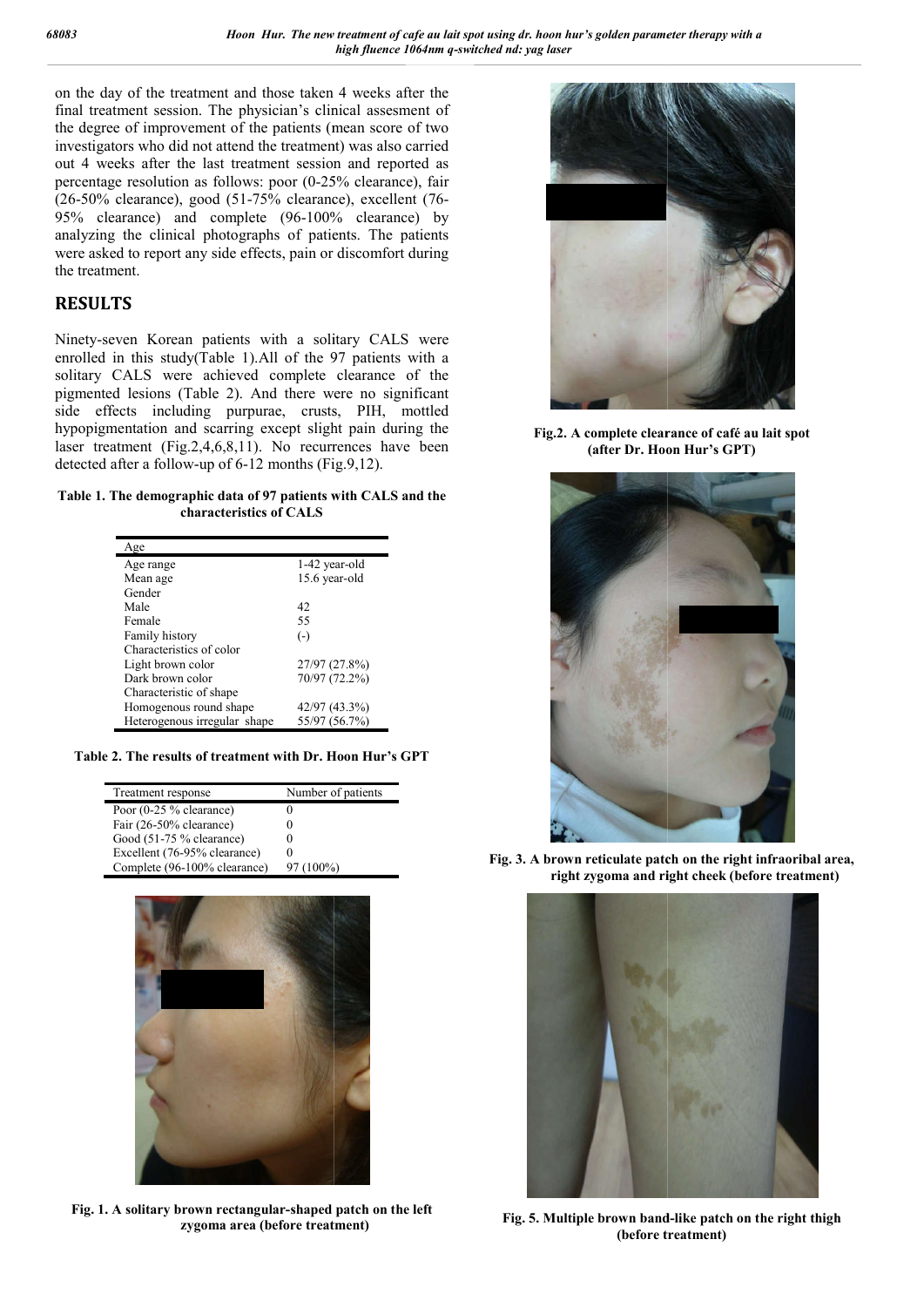

**Fig. 6. A complete clearance of café au lait spot (after Dr. Hoon Hur's GPT)**



**Fig. 7. A brown irregular-shaped patch on the right cheek (before treatment)**



**Fig.8. A complete clearance of café au lait spot (after Dr. Hur's GPT: 2017/11/9)**



Fig. 9. There is no recurrence at 6 months follow-up **(2018/4/6)**



**Fig. 10. A brown irregular-shaped patch on the right infraoribal area, right zygoma and right cheek (before treatment: 2015/1/17)**



**Fig. 11. A complete clearance of Hur's s GPT: 2016/3/5)**



**Fig. 12. There is no recurrence at 12 months follow 12 months follow-up (2017/3/11)**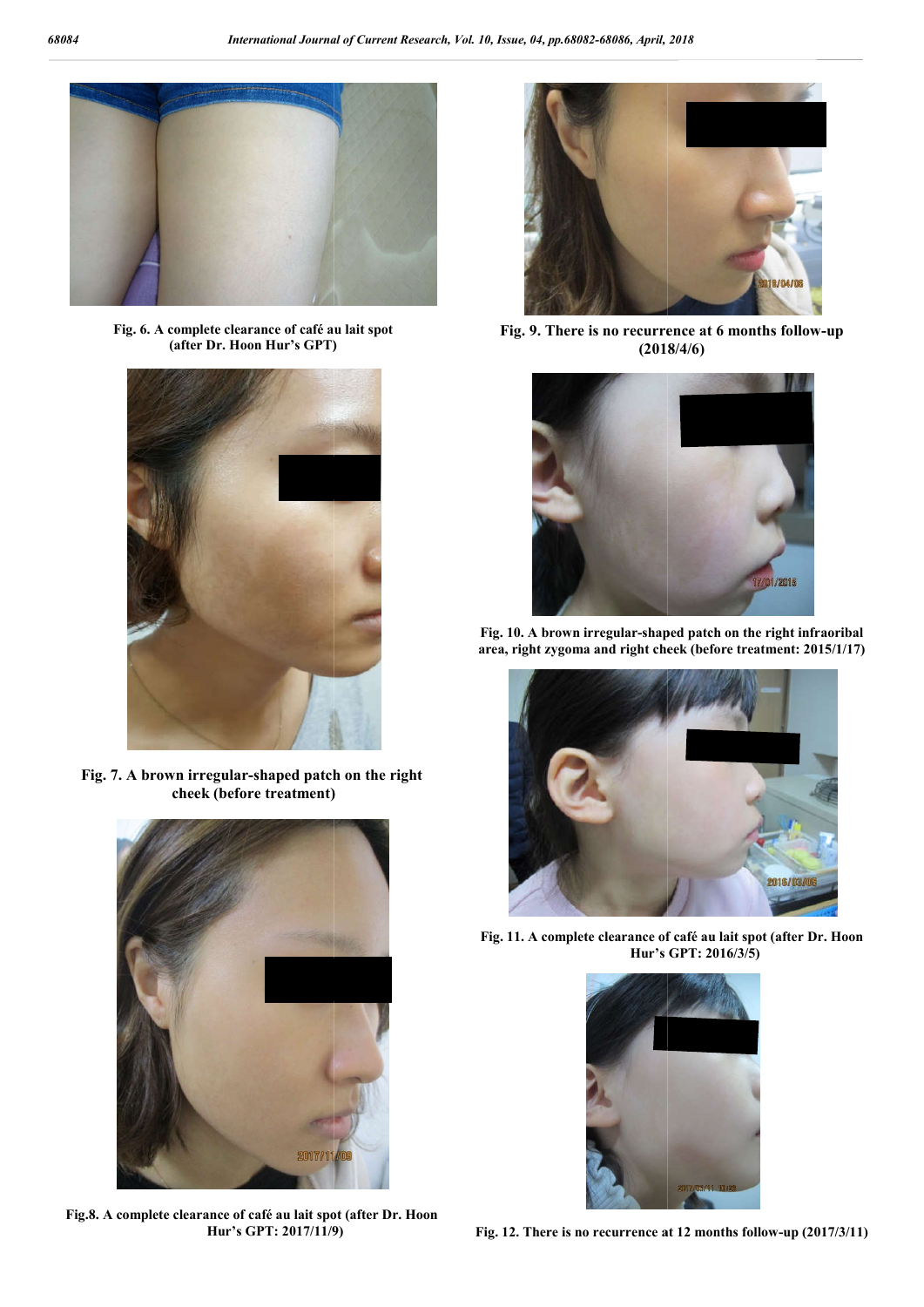# **DISCUSSION**

Café au lait spot (CALS) is a benign cutaneous pigmentary disorder, presenting as a hyperpigmentedpatch with a sharp border (Shah, 2010 and Landau, 1999). There are two types of CALS in general. The common one is the non-syndromic solitary CALS. The other one is more rare and associated with genetic syndrome including neurofibromatosis type 1, McCune-Albright syndrome and tuberous sclerosis, called the multiple café au lait spots (CALSs) (Shah, 2010 and De Schepper, 2006).In non-syndromic solitary CALS, NF1 somatic mutations do not occur in the melanocytes and keratinocytes, nor in the surrounding normal skin, and the epidermal melanocytes do not have macromelanosomes (Shah, 2010 and De Schepper, 2006). Meanwhile in multiple CALSs with neurofibromatosis type1, NF1 somatic mutations can be found in the melanocytes and keratinocytes in the epidermis and fibroblasts in the dermis. NF1 somatic mutations can also be found in the surrounding normal skin. The epidermal melanocytes have macromelanosomes (Shah, 2010 and De Schepper, 2006). In non-syndromic solitary CALS, the expression of endothelin-1 is increased in the keratinocytes and the expression of stem cell factor (SCF) and hepatocyte growth factor (HGF) are increased in the fibroblasts compared to those of normal skin. The increased expression of endothelin-1, SCF and HGF lead to the activation of the melanocytes and increases melanin synthesis in the melanosomes, which cause CALS(Hattori, 2004 and Okazaki 2003 & 2005).Especially, the increase of expression of the endothelin-1 in the keratinocytes, and the increase of expression of the SCF and HGF in the fibroblasts are more higher in both multiple CALSs with neurofibromatosis type1 and normal skin with neurofibromatosis type1 when compared to those in the nonsyndromic solitary CALS. This can lead to the activation of melanocytes thus increasing the synthesis of melanin in the melanosomes which may cause multiple CALS (Hattori, 2004 and Okazaki 2003 & 2005).

As we know, melasma or PIH can occur due to the increased secretion of basic fibroblast growth factor (bFGF) from the damaged keratinocyte. However, the expression of bFGF in the keratinocytes of CALS is not increased and bFGF may not provoke CALS (Hattori, 2004 and Okazaki 2003 & 2005). A case of a giant soltary CALS was followed for 20-30 years, NF1 somatic mutations have not been found in melanocytes and keratinocytes in the epidermis and fibroblasts in the dermis (Nguyen, 2004). The development of a giant solitary CALS into neurofibromatosis was never found either (Nguyen, 2004). But if more than 6 multiple CALSs, even without neurofibromatosis, occur then the occurrence of NF1 somatic mutations may either happen or not in the epidermal melanocytes. In the case of more than 6 multiple CALS, they may start without neurofibromatosis but then eventually develop into neurofibromatosis (Shah, 2010 and De Schepper, 2006). The his to pathological findings of CALS show moderate elongation of rete ridge with increased number of melanocytes and increased melanin deposition in the epidermis, and a few melanophages in the upper dermis. CALS does not transform into a malignant lesion because there is no nerve cell (Shah, 2010 and Landau, 1999). To date, traditional laser treatments such as ruby laser, alexandrite laser and 532nm QSNL have been widely used in the treatment of CALS. However, traditional laser treatments were unsatisfactory because they caused purpurae, crusts, PIH, mottled hypopigmentation and scarring (Michel, 1997 and Polder, 2011). In particular, it is

extremely difficult to treat CALS without PIH (Michel, 1997 and Polder, 2011). There are possible several reasons that treating CALS with traditional laser therapy may end up in failure. Generally, the 532 nm wavelength of the QSNL, the 694 nm wavelength of the ruby laser, the 515-755 nm wavelength of intense pulsed lights, and the 755 nm wavelength of the alexandrite are absorbed by melanin much more than the 1064 nm wavelength of OSNL (Hur, 2016  $&$ 2017). This higher absorbance to melanin produces laser energy that destroys epidermal melanocytes and at the same time damages surrounding keratinocytes in the lesions (Hur, 2016 & 2017). When the damaged keratinocytes secrete interleukin-1(IL-1), which stimulates keratinocytes to secrete some keratinocytic injury-induced cytokines such as endothelin-1, α-melanocyte stimulating hormone (MSH), adrenocorticotropic hormone (ACTH) and prostaglandin (PGE2, PGF2α). These melanogenic cytokines activate melanocytes, thereby increasing melanin synthesis in melanosomes. For this reason, PIH occurs and CALS becomes worse (Hattori, 2004 and Okazaki 2003 & 2005). The damaged keratinocytes secrete the single-chain urokinase type plasminogen activator (sc-uPA), which converts plasminogen into plasmin. The plasmin-stimulated keratinocytes secrete a basic fibroblast growth factor (bFGF). Then melanocytes are activated by this bFGF, resulting in an increase in melanin synthesis in melanosomes, leading to PIH (Hattori, 2004 and Okazaki 2003 & 2005). However, bFGF may not cause CALS if bFGF does not increase in the lesional keratinocytes of CALS (Hur, 2016).

In the traditional laser treatments, the laser energy which is strong enough to cause purpurae and crusts, and causes damage to fibroblasts, mast cells, lymphocytes, macrophages and vascular endotheliums simultaneously. Especially, stem cell growth factor (SCF) and hepatocyte growth factor (HGF) secreted from damaged fibroblasts activate melanocytes to increase melanin synthesis in melanosomes and eventually induce PIH and exacerbate CALS (Hattori, 2004 and Okazaki 2003 & 2005). Finally, the reactive oxygen species such as free radical oxygen and peroxide or nitric oxide generated by damaged keratinocytes activate melanocytes and increase melanin synthesis in melanosomes, eventually leading to PIH and exacerbating CALS (Hattori, 2004 and Okazaki 2003 & 2005).The authors devised a new treatment using a Dr. Hoon Hur's GPT with a high fluence1064nmQSNL (Spectra Laser, Lutronic, South Korea), a spot size of 7 mm, a fluence of 2.4 J/cm<sup>2</sup>, a pulse of 10 Hz and a sliding stacking technique that slowly irradiated the laser to the lesion site of CALS at intervals of one week to minimize side effects such as purpurae, crusts, PIH, mottled hypopigmentation and scarring caused by the traditional laser therapy. We think that Dr. Hoon Hur's GPT using a high fluence 1064 nm QSNL is safer and more effective than traditional CALS treatments tried so far (Hur, 2016). In previous papers, the authors also reported that Dr. Hoon Hur's GPT using a high 1064 nm QSNL is effectively treated without side effects such as PIH, mottled hypo pigmentation or scarring in various skin lesions such as café au lait spot, partial unilateral lentiginosis, Becker's nevus, Ota's nevus, Hori's nevus, congenital melanocytic nevus and Riehl'smelanosis (Hur, 2016, 2017& 2018).We think that Dr. Hoon Hur's GPT, which is performed every week continuously with minimal damage to the epidermis, induces gradual destruction of melanocytes in the epidermis or dermis and promotes the apoptotic melanocytic cell death program(Hur, 2016 & 2017). Because of the poor absorption